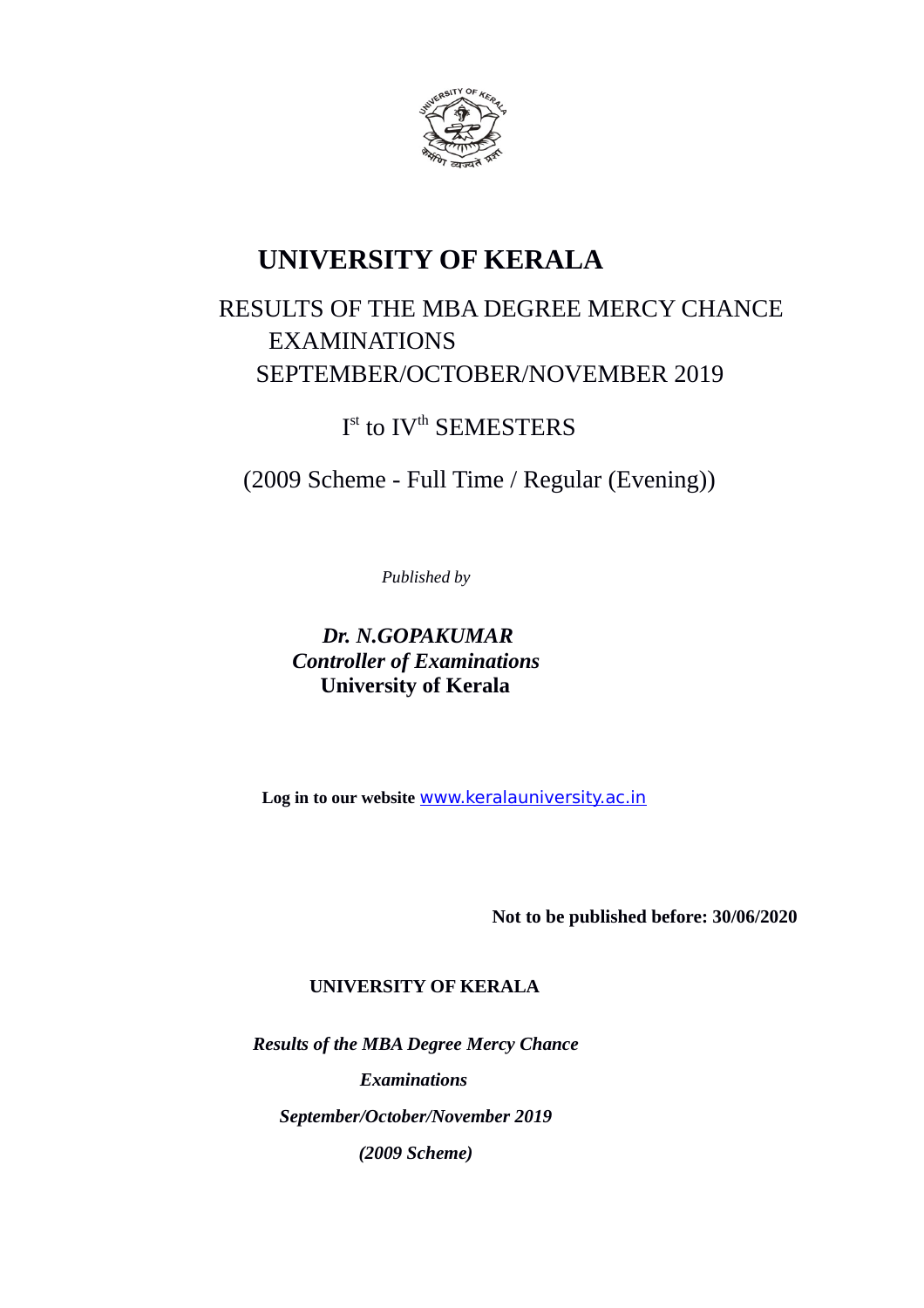- 1.The following is the provisional list of successful candidates in the MBA Degree Mercy Chance Examinations (2009 Scheme) held in September/ October/ November 2019.
- 2. Mark sheet will be issued to the respective centers on or before 03/09/2020.
- 3. The last date for receipt of applications for scrutiny is 14/07/2020.
	- 4. The results will be available [on www.keralauniversity.ac.in](http://www.keralauniversity.ac.in/)

 **Sd/- Controller of Examinations**

**University Buildings, Thiruvananthapur am, Dated : 30/06/2020.**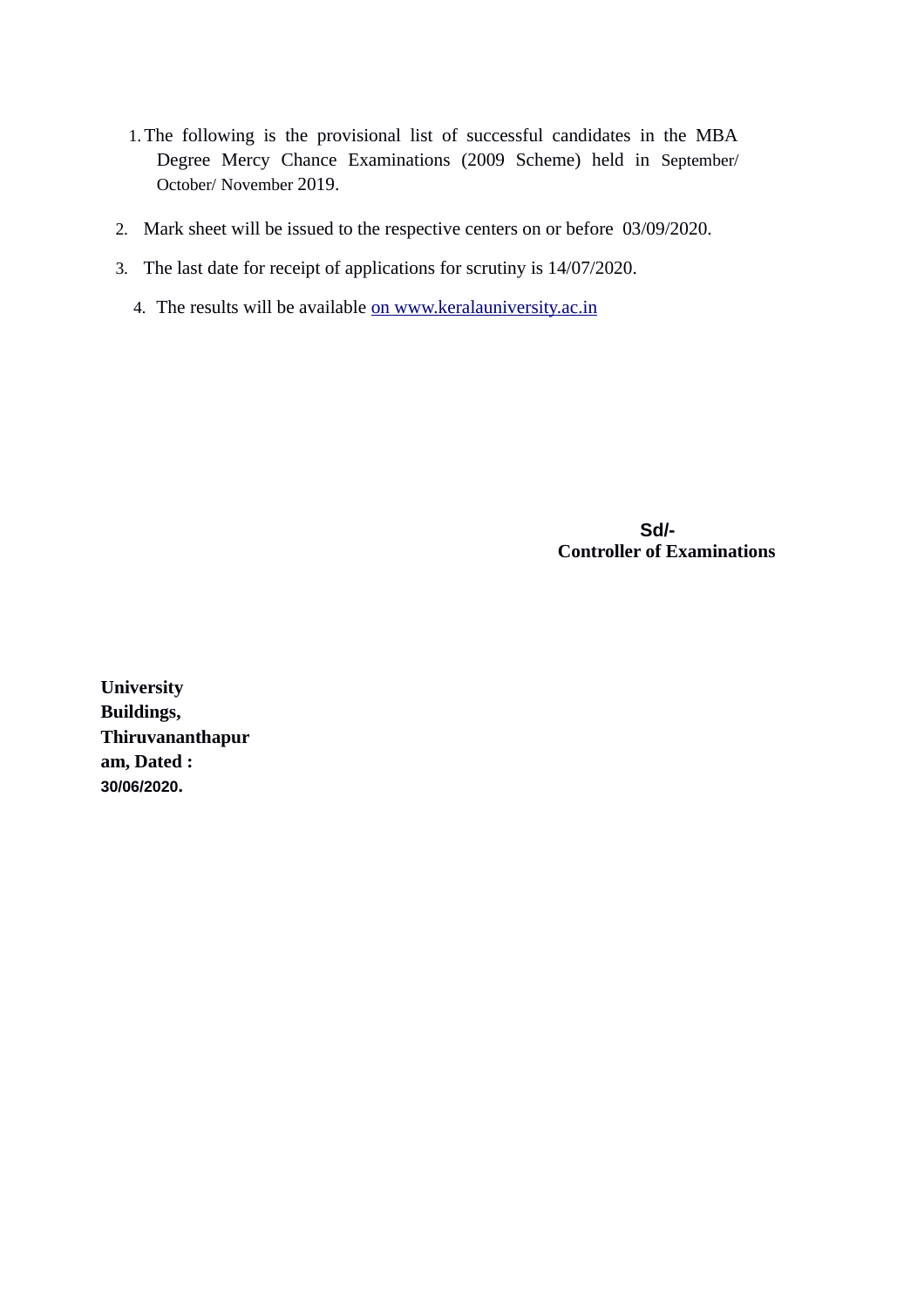**SYNDICATE - IN - CIRCULATION**

## **The results of the Post Graduate Courses(semester scheme) in affiliated colleges as declared by the respective Board of Examiners are given below**

| Semester : 1  |                                    |                       |                               | Month & Year of Exam. : September 2019 |   |    |       |
|---------------|------------------------------------|-----------------------|-------------------------------|----------------------------------------|---|----|-------|
| Exam.<br>Code | 0f<br>Name<br>the<br>Programm<br>e | of<br>NO.<br>Students | Students<br>Classifi<br>ed as | Pass %                                 |   |    |       |
|               |                                    | Register<br>ed        | Appeared                      | Passed                                 | D | II |       |
| 59509107      | MBA - Full 3<br>Time               |                       |                               |                                        |   |    | 66.67 |

The results may be approved. It is proposed to publish the results on 30/06/2020

 **Sd/- Controller of Examinations**

University Buildings, Thiruvananthapuram Dated : 30/06/2020

- 1. All Syndicate Members
- 2. The P.S. to V.C.
- 3. The P.S. to P.V.C.
- 4. The P.A. to Registrar
- 5. The P.A. to C.E.
- 6. EJ IX
- 7. M & C
- 8. PRO/Enquiry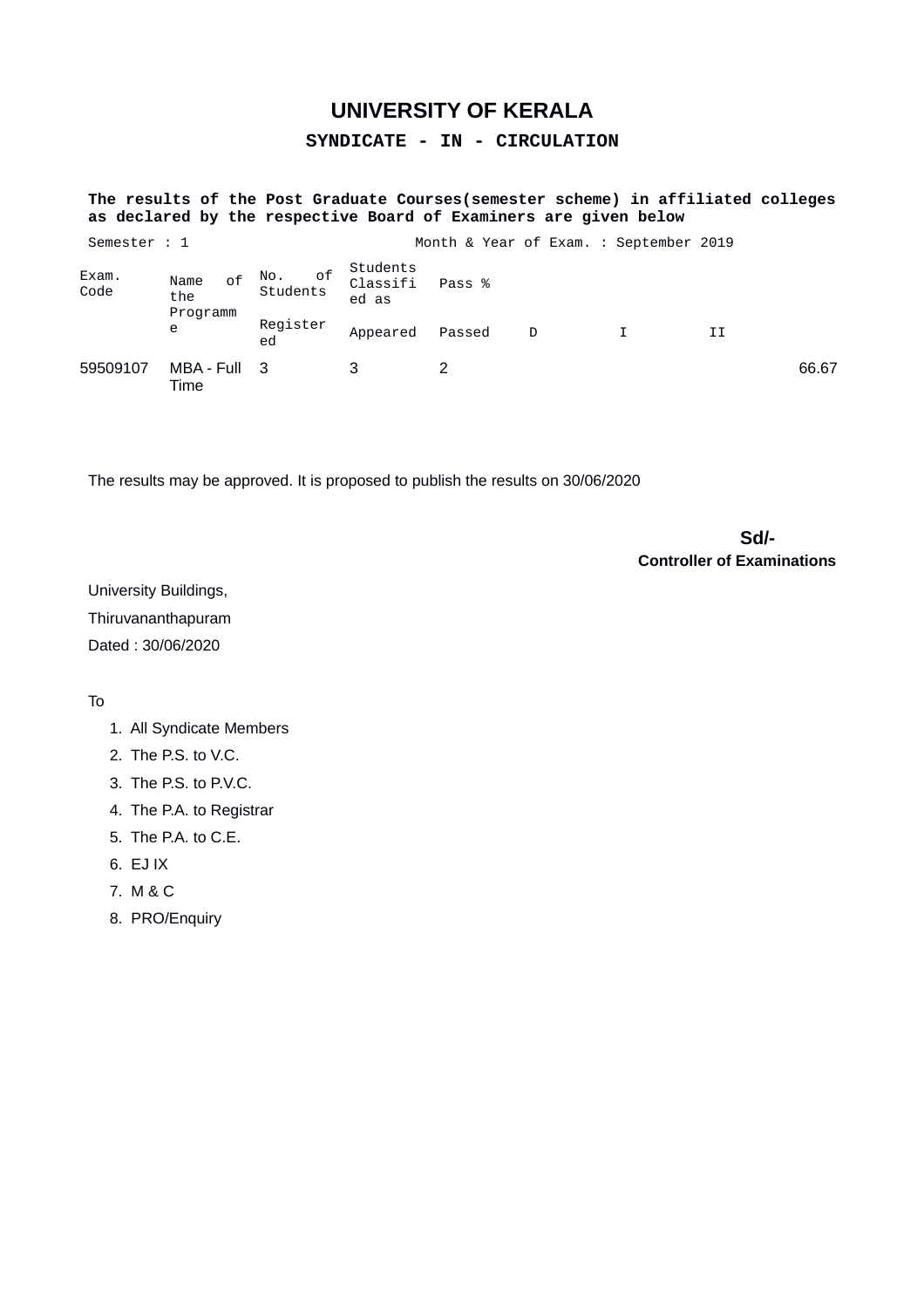# **UIM, Poojappura**

# **MBA -Full Time(595)**

Semester Pass 13941018(463) 046(436) Passed in Parts  $\frac{13941003(4)}{2}$ 

 **Sd/- Controller of Examinations**

University Buildings, Thiruvananthapuram Dated :30/06/2020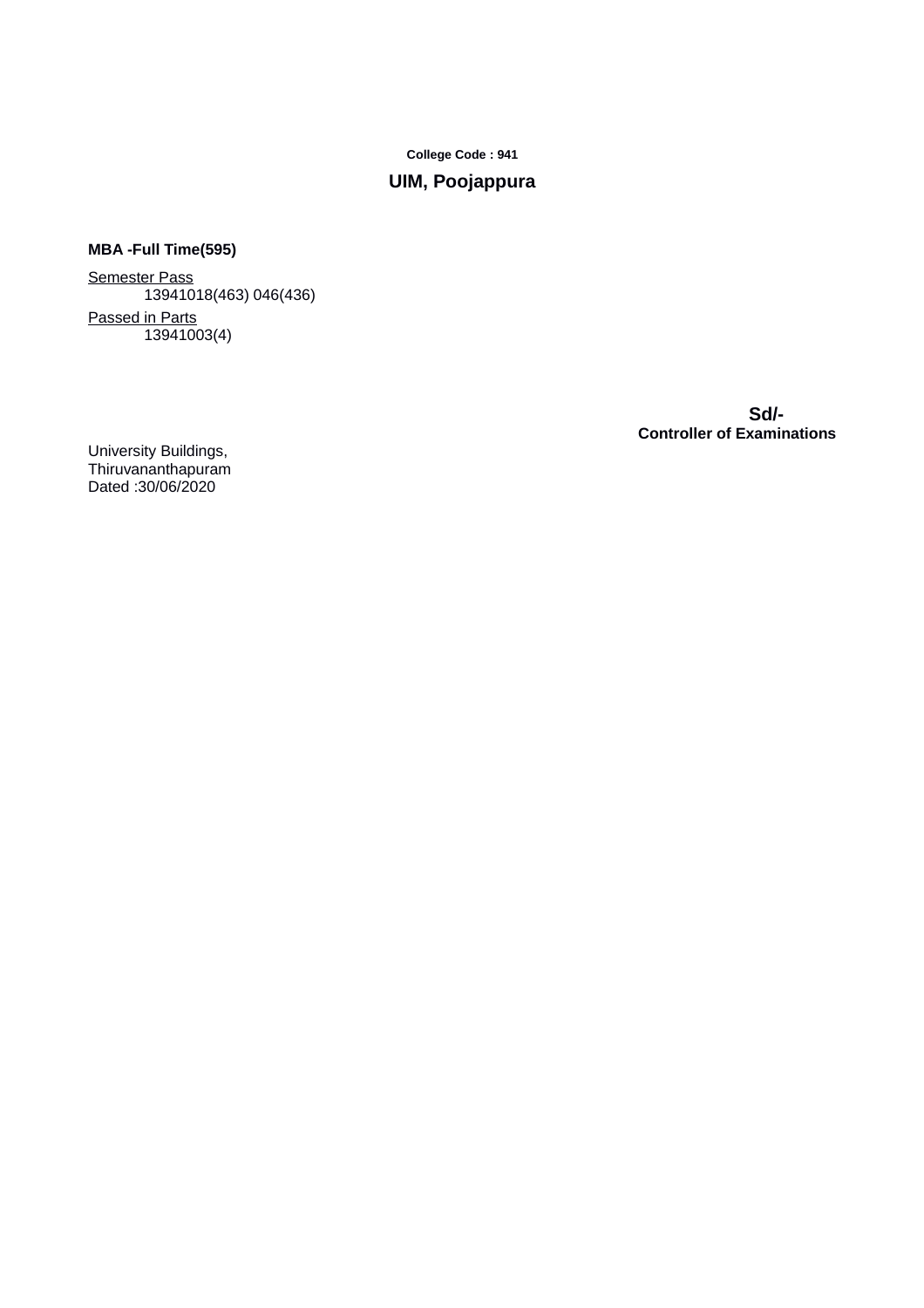**SYNDICATE - IN - CIRCULATION**

## **The results of the Post Graduate Courses(semester scheme) in affiliated colleges as declared by the respective Board of Examiners are given below**

| Semester : 2  |                                               |                       |                               |        | Month & Year of Exam. : October 2019 |   |    |        |
|---------------|-----------------------------------------------|-----------------------|-------------------------------|--------|--------------------------------------|---|----|--------|
| Exam.<br>Code | <sub>of</sub><br>Name<br>the<br>Programm<br>e | 0f<br>No.<br>Students | Students<br>Classifi<br>ed as | Pass % |                                      |   |    |        |
|               |                                               | Register<br>ed        | Appeared                      | Passed | D                                    | I | IJ |        |
| 59509208      | MBA - Full<br>Time                            | $\overline{2}$        | 2                             | 2      |                                      |   |    | 100.00 |
| 59909207      | MBA -<br>Regular<br>(Evening)                 |                       | 1                             | 1      |                                      |   |    | 100.00 |

The results may be approved. It is proposed to publish the results on 30/06/2020

**Sd/-** Samuel Contract of the State of the State of the State of the State of the State of the State of the State of the State of the State of the State of the State of the State of the State of the State of the State of t

**Controller of Examinations**

University Buildings, Thiruvananthapuram Dated :30/06/2020

- 1. All Syndicate Members
- 2. The P.S. to V.C.
- 3. The P.S. to P.V.C.
- 4. The P.A. to Registrar
- 5. The P.A. to C.E.
- 6. EJ IX
- 7. M & C
- 8. PRO/Enquiry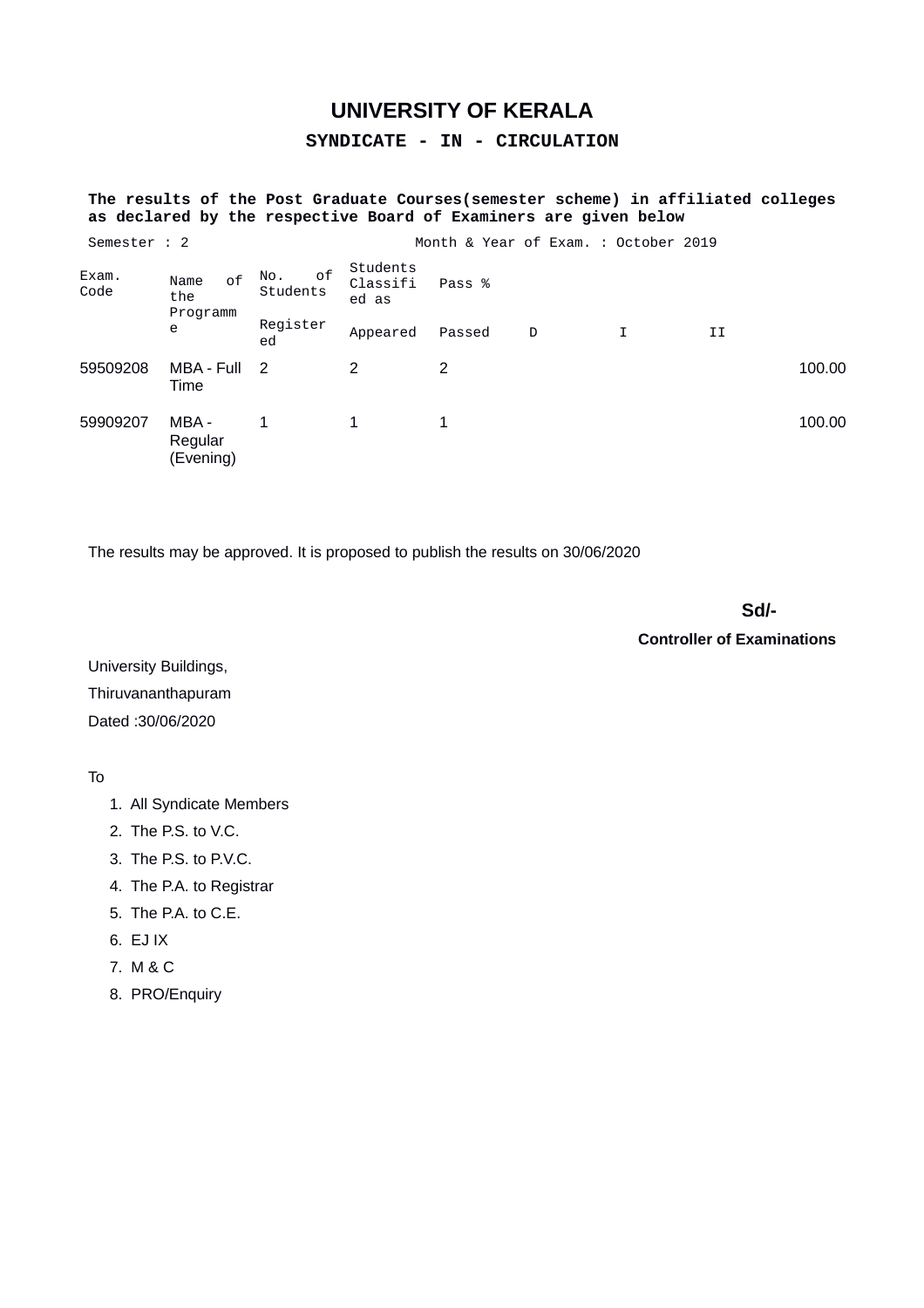# **College of Engineering, Thiruvananthapuram**

### **MBA -Regular (Evening)(599)**

Semester Pass 13400025(518)

**College Code : 436**

# **Bishop Jerome Institute, Fathima college road**

**MBA -Full Time(595)**

Semester Pass 11436015(498)

**College Code : 811**

# **MSN Institute of Management and Technology, Chavara**

### **MBA -Full Time(595)**

Semester Pass 11811009(541)

> **Sd/- Controller of Examinations**

University Buildings, Thiruvananthapuram Dated :30/06/2020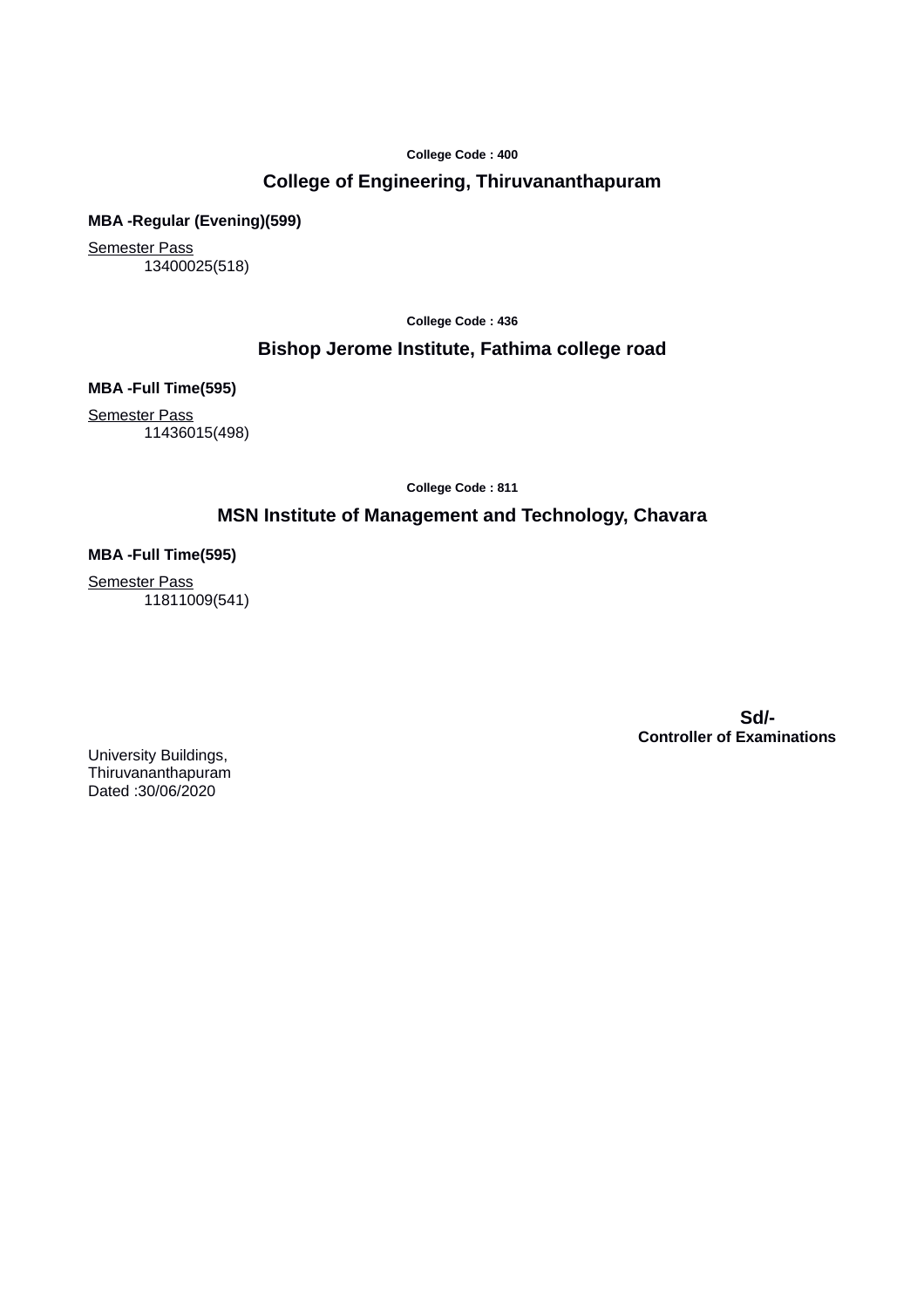**SYNDICATE - IN - CIRCULATION**

## **The results of the Post Graduate Courses(semester scheme) in affiliated colleges as declared by the respective Board of Examiners are given below**

| Semester : 3  |                                    |                    |                               | Month & Year of Exam. : October 2019 |   |    |        |
|---------------|------------------------------------|--------------------|-------------------------------|--------------------------------------|---|----|--------|
| Exam.<br>Code | 0f<br>Name<br>the<br>Programm<br>e | No. of<br>Students | Students<br>Classifi<br>ed as | Pass %                               |   |    |        |
|               |                                    | Register<br>ed     | Appeared                      | Passed                               | D | II |        |
| 59509306      | MBA - Full 8<br>Time               |                    | 8                             |                                      |   |    | 100.00 |

The results may be approved. It is proposed to publish the results on: 30/06/2020

**Sd/-** Samuel Contract of the State of the State of the State of the State of the State of the State of the State of the State of the State of the State of the State of the State of the State of the State of the State of t

**Controller of Examinations**

University Buildings, Thiruvananthapuram Dated :30/06/2020

- 1. All Syndicate Members
- 2. The P.S. to V.C.
- 3. The P.S. to P.V.C.
- 4. The P.A. to Registrar
- 5. The P.A. to C.E.
- 6. EJ IX
- 7. M & C
- 8. PRO/Enquiry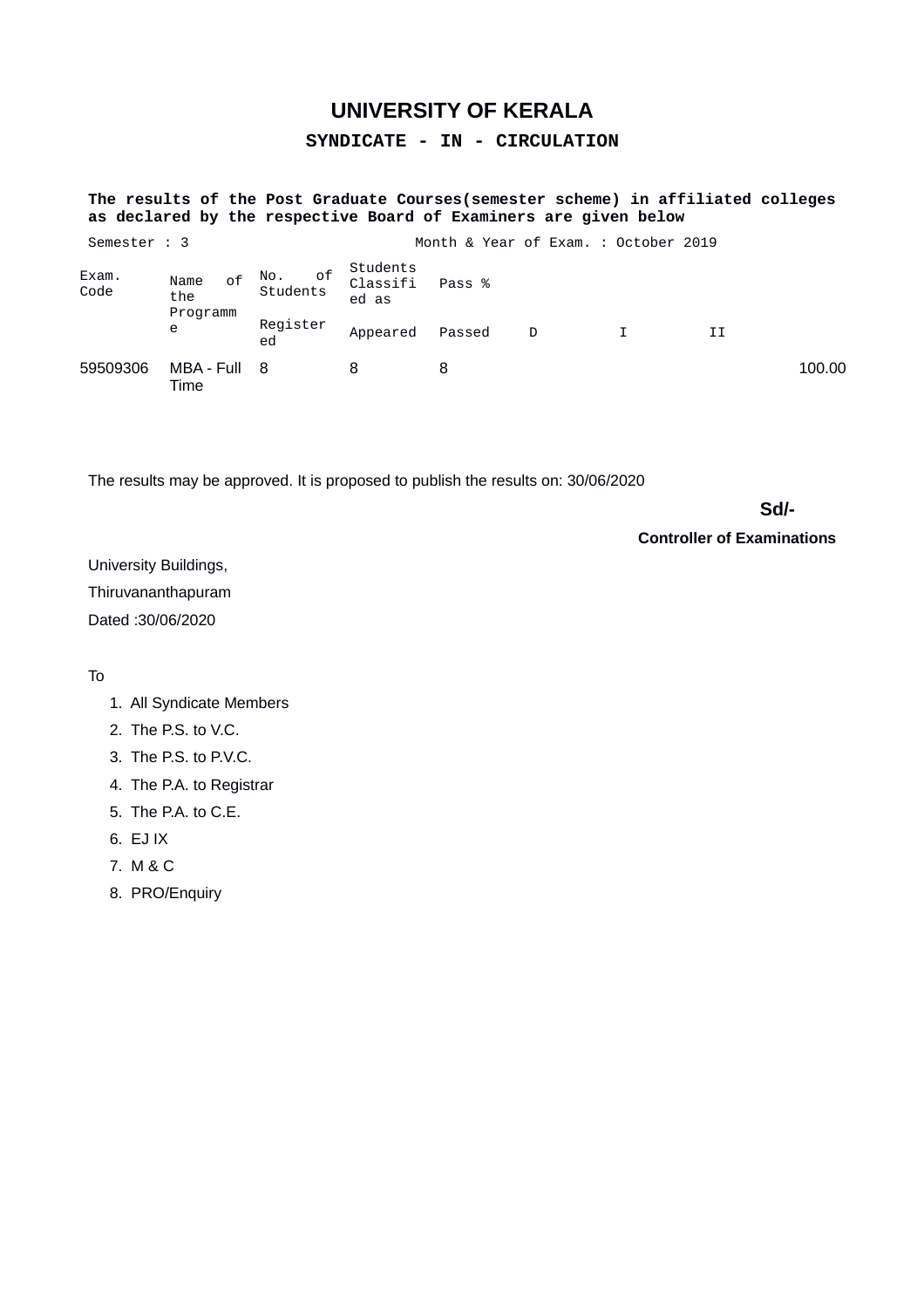# **Lourdes Matha College of Science & Technology, Kuttichal**

**MBA -Full Time(595)**

Semester Pass 13413020(496)

**College Code : 454**

# **Co-operative Institute of Management & Technology, Monvila**

**MBA -Full Time(595)**

Semester Pass 11454018(501)

**College Code : 455**

# **Marthoma Institute of Information Technology, Chadayamangalam,Ayur**

**MBA -Full Time(595)**

Semester Pass 12455041(433)

**College Code : 456**

# **G K M Co-operative College of Management & Technology, Kakkode**

**MBA -Full Time(595)**

Semester Pass 13456010(513)

**College Code : 460**

# **DC school of Management & Technology, Kinfra, Kazhakkuttom**

#### **MBA -Full Time(595)**

Semester Pass 12460003(479) 007(482) 039(499)

**College Code : 941**

### **UIM, Poojappura**

### **MBA -Full Time(595)**

**Semester Pass** 13941046(497)

> **Sd/- Controller of Examinations**

University Buildings, Thiruvananthapuram Dated :30/06/2020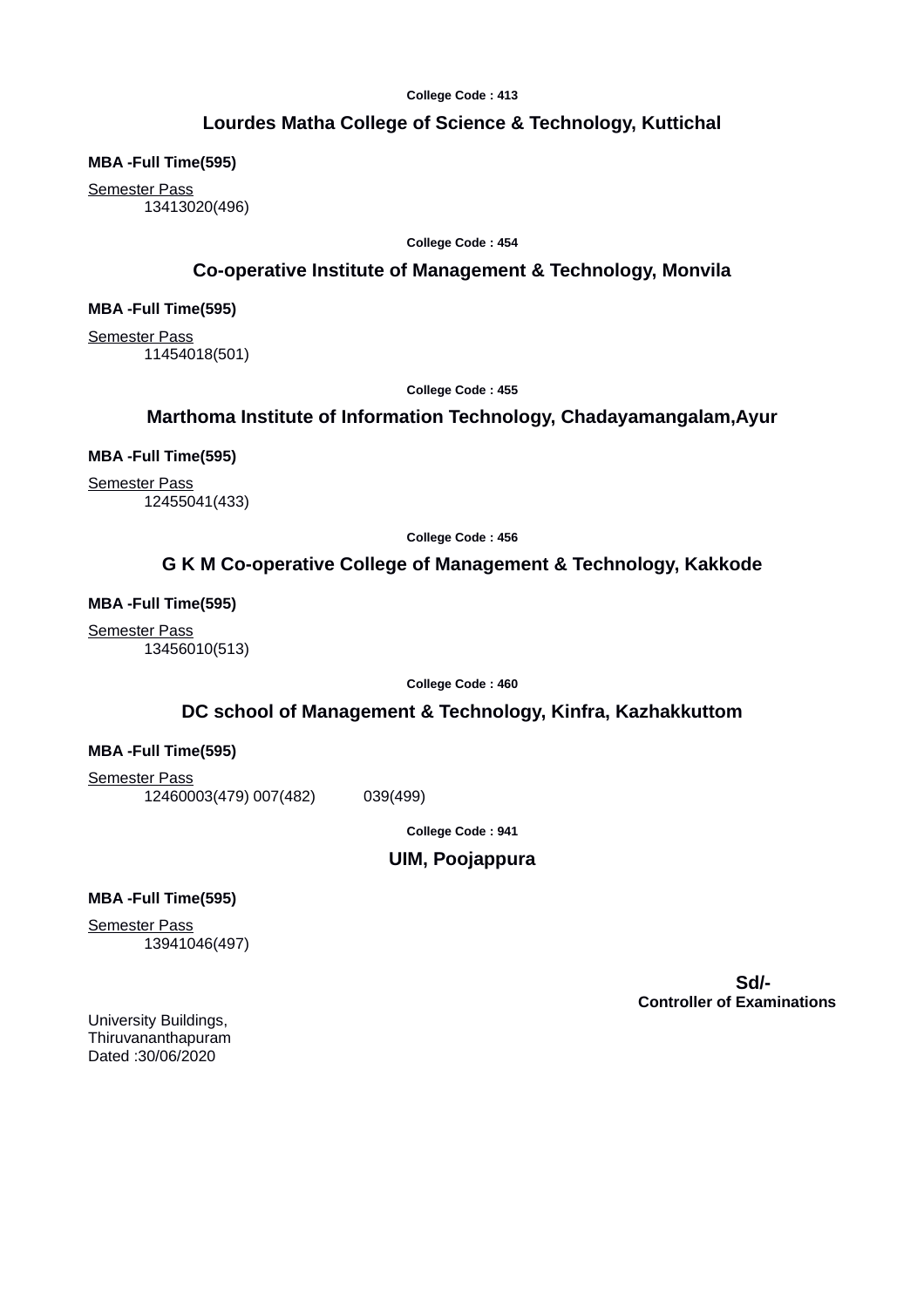**SYNDICATE - IN - CIRCULATION**

## **The results of the Post Graduate Courses(semester scheme) in affiliated colleges as declared by the respective Board of Examiners are given below**

| Semester : 4  |                                    |                       |                               |        |   | Month & Year of Exam. : November 2019 |        |
|---------------|------------------------------------|-----------------------|-------------------------------|--------|---|---------------------------------------|--------|
| Exam.<br>Code | 0f<br>Name<br>the<br>Programm<br>e | оf<br>NO.<br>Students | Students<br>Classifi<br>ed as | Pass % |   |                                       |        |
|               |                                    | Register<br>ed        | Appeared                      | Passed | D | II                                    |        |
| 59509406      | MBA - Full 3<br>Time               |                       |                               |        |   |                                       | 100.00 |

The results may be approved. It is proposed to publish the results on 30/06/2020

**Sd/-** Samuel Contract of the State State State State State State State State State State State State State State State State State State State State State State State State State State State State State State State State

**Controller of Examinations**

University Buildings, Thiruvananthapuram Dated : 30/06/2020

- 1. All Syndicate Members
- 2. The P.S. to V.C.
- 3. The P.S. to P.V.C.
- 4. The P.A. to Registrar
- 5. The P.A. to C.E.
- 6. EJ IX
- 7. M & C
- 8. PRO/Enquiry